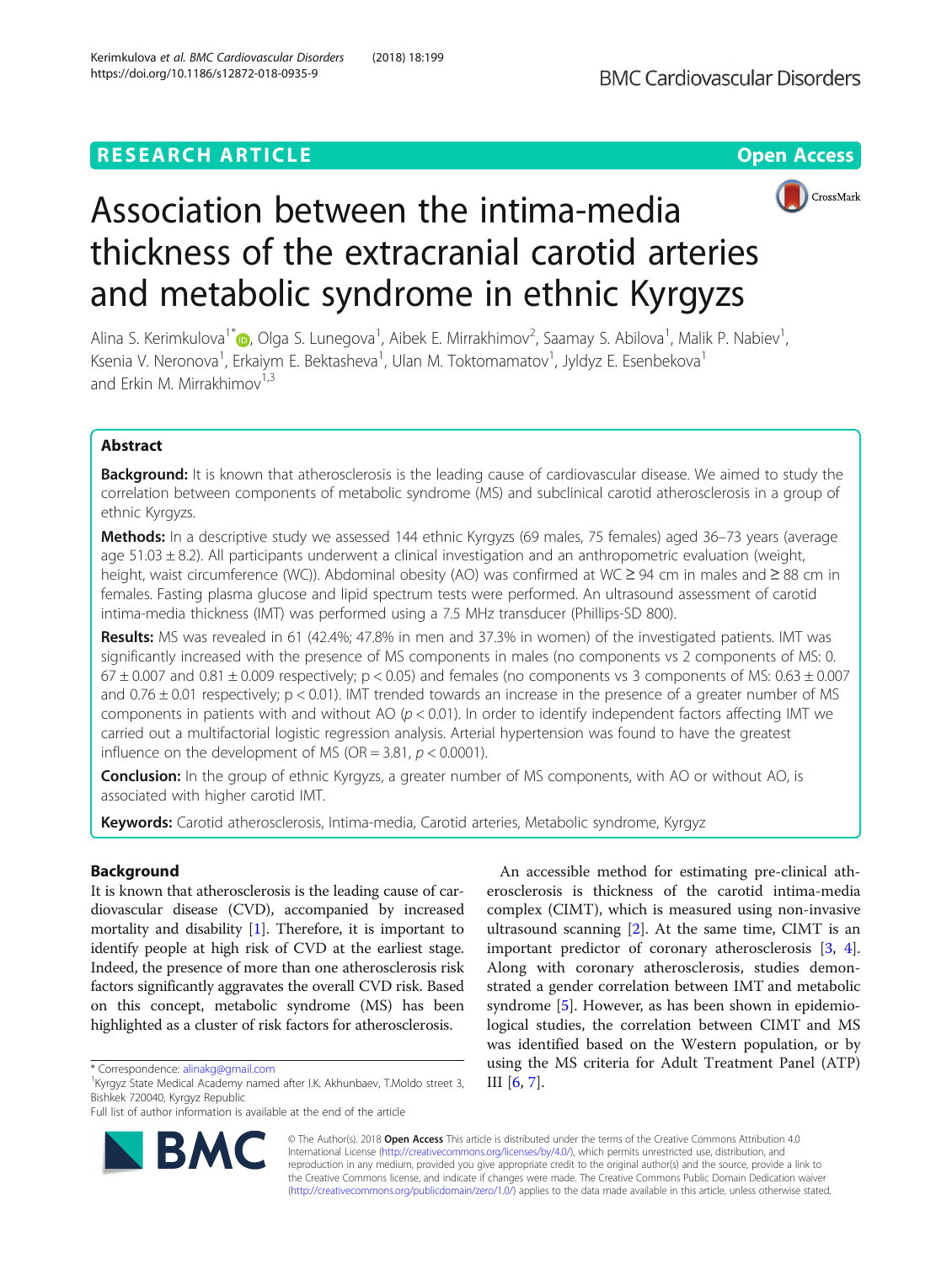It should be emphasized that there have been no studies carried out on the relationship between CIMT and MS in ethnic Kyrgyz. Moreover, it is interesting to know whether each component of MS equally contributes to an increase in CIMT, and which MS components have the strongest association with the increase in CIMT [\[6,](#page-5-0) [8](#page-5-0), [9\]](#page-5-0).

The purpose of this research is to study the correlation between MS components and sub-clinical carotid atherosclerosis in a group of ethnic Kyrgyz.

#### Methods

The research included the ethnic Kyrgyz over 35 years of age, who are residents of the Kyrgyz Republic, and who responded to an announcement of the forthcoming study. This study excluded patients with severe chronic liver, kidney or thyroid dysfunction, as well as people who received corticosteroids or insulin, and pregnant and lactating women. The flowchart of the study is presented in Fig. 1.

The patients underwent a clinical examination including an assessment of complaints and anamnesis, as well as an objective examination with the measurement of anthropometric parameters including height, weight, waist circumference (WC), and systolic (SBP) and diastolic (DBP) blood pressure (BP). The average BP was calculated as the arithmetic mean of SBP and DBP. The body mass index (BMI) was calculated using the formula: BMI = weight (kg)/height (m)2. Obesity was established at BMI ≥30 kg/m2.

The laboratory tests included the blood plasma analysis of glucose (fasting), the lipid spectrum (total cholesterol (TC), triglycerides (TG) and high-density lipoprotein cholesterol (HDL-C). The blood samples were collected and centrifuged, then the serum was separated and frozen at − 20 °C. All the biochemical analyses were conducted at the Dir Adjoint du Département



Hommes, Natures, Musée de l'Homme (Paris, France). Low-density lipoprotein cholesterol (LDL-C) was calcu-lated according to Friedwald's formula [[10\]](#page-5-0).

#### The measurement of CIMT

The sub-clinical and structural changes in the extracranial section of the right and left common carotid arteries were evaluated using a 7.5 MHz linear vascular sensor (echocardiograph Phillips-SD 800). The measurement of CIMT was performed in the middle third of the common carotid artery, along with the back wall of the vessel, and in the areas free of atherosclerotic plaques. CIMT was evaluated based on systole and diastole, then the obtained data were averaged. For calculations, the arithmetic mean of the left and right carotid arteries were used. The measurements of carotid parameters were evaluated in accordance with the criteria of the European Carotid Surgery Trialists 1991 [\[11](#page-5-0)].

#### The definition of MS

MS was diagnosed using the modified criteria that include the presence of abdominal obesity (AO) and two or more of the following conditions: arterial hypertension (AH), dyslipidemia and hyperglycemia [\[12](#page-5-0)]. For AO, the following values were taken from the Kyrgyz average WC of ≥94 cm in men and ≥ 88 cm in women [[13\]](#page-5-0). AH was established at SBP ≥130 mmHg or at  $DPB \geq 85$  mmHg, or in patients taking antihypertensive drugs. Dyslipidemia was established at a TG level of 1.7 mmol/L and/or HDL- $C < 1.03$  in men and  $<$ 1.29 mmol/L in women, or in patients using lipid-lowering drugs. Hyperglycemia was determined at a fasting glucose level > 5.6 mmol/L, or in patients receiving treatment for type 2 diabetes mellitus (DM) [[14\]](#page-5-0).

The statistical analysis was carried out with the aid of STATISTICA 7.0 (StatSoft Inc., USA). The variable distribution was analyzed using the Kolmogorov-Smirnov test. The variables with normal and non-parametric distributions are presented as a mean ± standard deviation and median (25th–75th percentiles), respectively. The differences in the characteristics of patients with MS and without MS were analyzed using the Student's t-test for parametric variables and the Mann-Whitney test for non-parametric variables. Furthermore, a comparison of the groups by their binary features was carried out by the  $χ2$  test. The effect of MS and the increase in the number of MS components in CIMT was assessed by the single-factor parametric variance analysis (ANOVA). The a posteriori group comparison was performed by post-hoc analysis with the Bonferroni amendment. In order to identify independent factors impacting on CIMT, we carried out a multifactorial logistic regression analysis to find out which MS component is significantly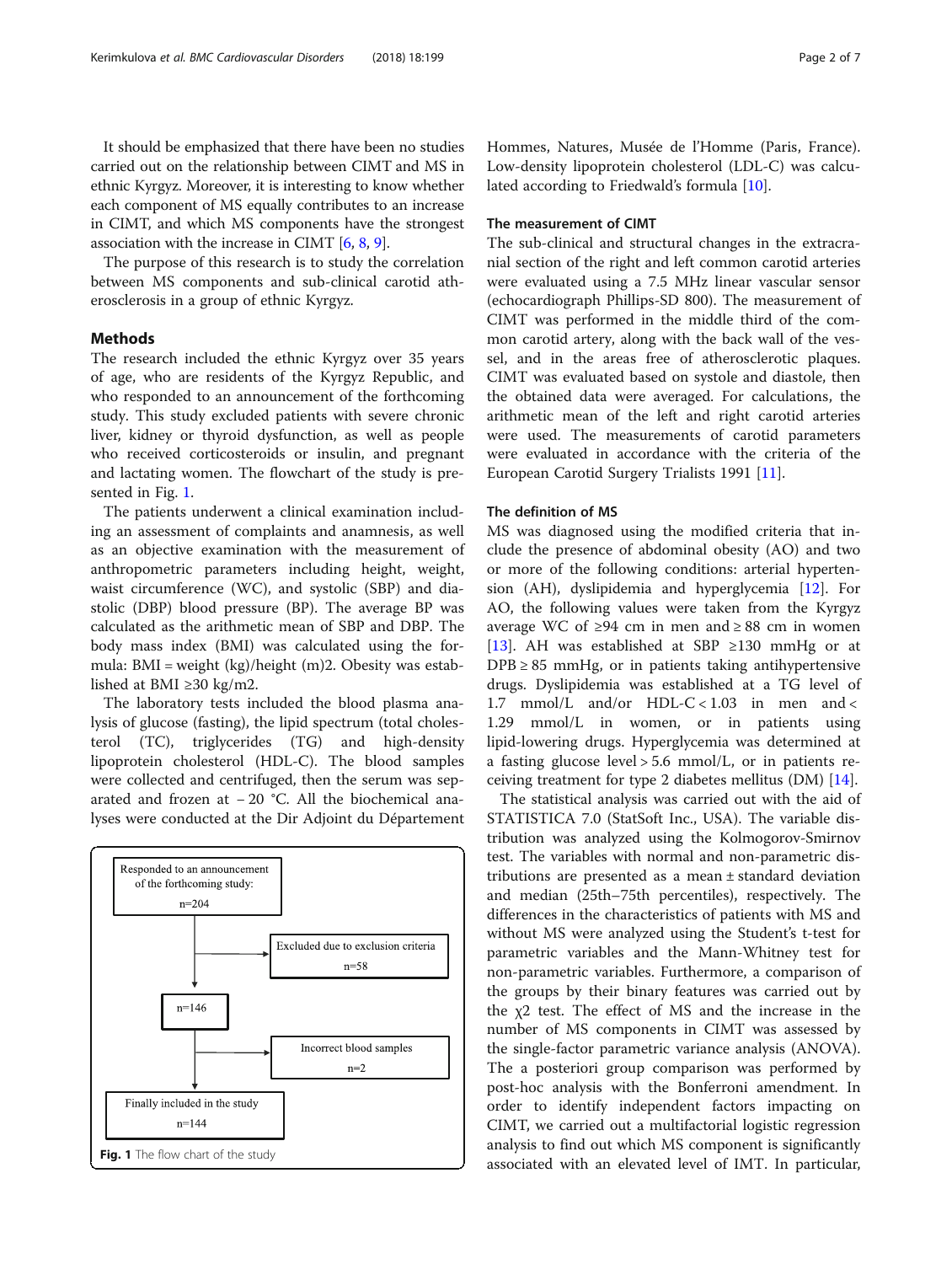values from 75 percentiles of IMT and higher were considered as the elevated level of IMT. The independent variables included gender, age, arterial hypertension, level of glycemia and triglycerides. Were conducted by a post-hoc sample size calculation was performed to estimate the sampling size (by using the calculator available at [http://clincalc.com/stats/SampleSize.aspx\)](http://clincalc.com/stats/SampleSize.aspx).

The criterion for statistical significance was set at  $p < 0.05$ .

#### Results

One hundred and forty-four (144) ethnic Kyrgyzs (69 men and 75 women) aged 36 to 73 years were examined; the average age of the patients was  $51.03 \pm 8.2$  years (for men:  $51.9 \pm 8.7$  years, for women:  $50.2 \pm 7.7$  years).

We conducted the post-hoc sample size calculation. According to the results of the sample size calculation, 120 patients (60 in both groups) are required to have an 80% chance of detecting, as significant at the 5% level. The sample size required per group – 60. The total sample size required – 120 (Alpha – 0.05; Beta  $-$  0.2; Power  $-$  0.8). The subgroups (men and women, with and without metabolic syndrome): men: the sample size required per group – 34. The total sample size required –  $68$  (Alpha – 0.05; Beta – 0.2; Power – 0.8). Women: the sample size required per group – 25. The total sample size required – 50 (Alpha – 0.05; Beta – 0.2; Power – 0.8).

MS was detected in 61 (42.4%) of the examined patients (47.8% of men and 37.3% of women). Table 1 presents the clinical and biochemical characteristics of patients depending upon whether they had MS or not. In patients with MS, there were large values of BMI, WC, SBP, DBP, TG, blood glucose and a lower level of HDL-C. Besides, the women with MS were older than those without MS, whilst the men were of a comparable in age (Table 1).

We analyzed the pharmacological agents taken by patients (see Table [2\)](#page-3-0). In men, there were no statistically significant differences in the medication use in the groups with and without MS. Among women, those with MS in comparison to women without MS were more likely to take ACE inhibitors (28.6% and 8.5% respectively,  $p < 0$ , 05). There were no statistically significant differences in other groups by use of medications (Table [2\)](#page-3-0). All patients with diabetes mellitus were managed with glibenclamide, but none was on metformin. There were no statistically significant differences between the subgroups with and without MS (Table [2\)](#page-3-0). The patients in both groups did not take statins. After obtaining the results of the lipid spectrum, the patients were recommended to take statins, as well as the recommendations were provided for correcting cardiometabolic risk factors.

A comparison of the CIMT values depending on the presence or absence of MS and the number of MS components is shown in Table [3.](#page-3-0) Taking into account that

|                               | Men                         |                         | Women                     |                                                   |  |
|-------------------------------|-----------------------------|-------------------------|---------------------------|---------------------------------------------------|--|
|                               | MS not present ( $n = 36$ ) | MS present ( $n = 33$ ) | MS not present $(n = 47)$ | MS present $(n = 28)$                             |  |
| Age                           | $52.3 \pm 9.5$              | $51.6 \pm 8.0$          | $48.6 \pm 7.2$            | $52.9 \pm 7.9*$                                   |  |
| BMI, $kg/m2$                  | $26.4 \pm 3.1$              | $29.8 \pm 3.7^5$        | $26 \pm 4.5$              | $31.3 \pm 4.5$                                    |  |
| WC, cm                        | $93.8 \pm 8.5$              | $103.5 \pm 8.3^5$       | $83.4 \pm 9.5$            | $96.8 \pm 6.5$ ^                                  |  |
| SBP <sup>#</sup> , mmHg.      | 135 (128-152)               | 146 (135-157)*          | 128 (119-136)             | 140 $(134 - 160)^{8}$                             |  |
| $DBP^{\#}$ , mmHq.            | 89 (81-96)                  | 93 (89-102)**           | 83 (77-91)                | 91 (80-96)                                        |  |
| TC, mmol/L                    | $5.1 \pm 0.9$               | $5.5 \pm 0.9$           | $5.02 \pm 0.9$            | $4.97 \pm 1.3$                                    |  |
| TG <sup>#</sup> , mmol/L      | $1.2(0.9-1.4)$              | $2.2$ (1.7-3.5) $\land$ | $1.0(0.8-1.2)$            | 1.5 $(1.1-2.0)^5$                                 |  |
| $HDL-C^{\#}$ , mmol/L         | $1.15(1.02 - 1.4)$          | $0.83$ $(0.7-1.0)$ ^    | $1.4(1.3-1.6)$            | $1.03$ $(0.8-1.2)$ <sup><math>\wedge</math></sup> |  |
| LDL-C, mmol/L                 | $3.2 \pm 0.8$               | $3.4 \pm 0.9$           | $3.1 \pm 0.8$             | $3.2 \pm 1.03$                                    |  |
| Glucose <sup>#</sup> , mmol/L | $5.2$ (5.04-5.4)            | $6.2$ (5.7–6.6) $\land$ | $5.2(4.9-5.5)$            | $5.8$ (5.5-6.3) ^                                 |  |
| Smoking, n (%)                | 15(41.7)                    | 11(33.3)                | 0(0)                      | 0(0)                                              |  |
| AH, n (%)                     | 18(50)                      | $27(81.8)$ *            | 12(25.5)                  | $18(64.3)$ **                                     |  |
| Dyslipidemia, n (%)           | 12(33.3)                    | 32 (96.7) ^             | 14 (29.8)                 | 27(96.4)                                          |  |
| Hyperglycemia, n (%)          | 5(13.9)                     | $25(75.8)$ $\wedge$     | 7(14.9)                   | 20(71.4)                                          |  |
| $IMT^{\#}$ , mm               | $0.72 \pm 0.01$             | $0.78 \pm 0.01$         | $0.66 \pm 0.009$          | $0.72 \pm 0.01*$                                  |  |

Table 1 Characteristics of the examined patients, depending on the presence of metabolic syndrome

BMI body mass index, WC waist circumference, SBP systolic blood pressure, DBP diastolic blood pressure, TC total cholesterol, TG triglycerides, HDL-C cholesterol of high-density lipoproteins, LDL-C low-density lipoprotein cholesterol. Hereinafter in Tables [2](#page-3-0) and [3](#page-3-0): AH arterial hypertension, MS metabolic syndrome, IMT the average thickness of the intima-media complex; # = the data are represented as median (25–75%), \* - p < 0.05; \*\* - p < 0.01; & - p < 0.001; \$ - p < 0.0001; ^ - p < 0.00001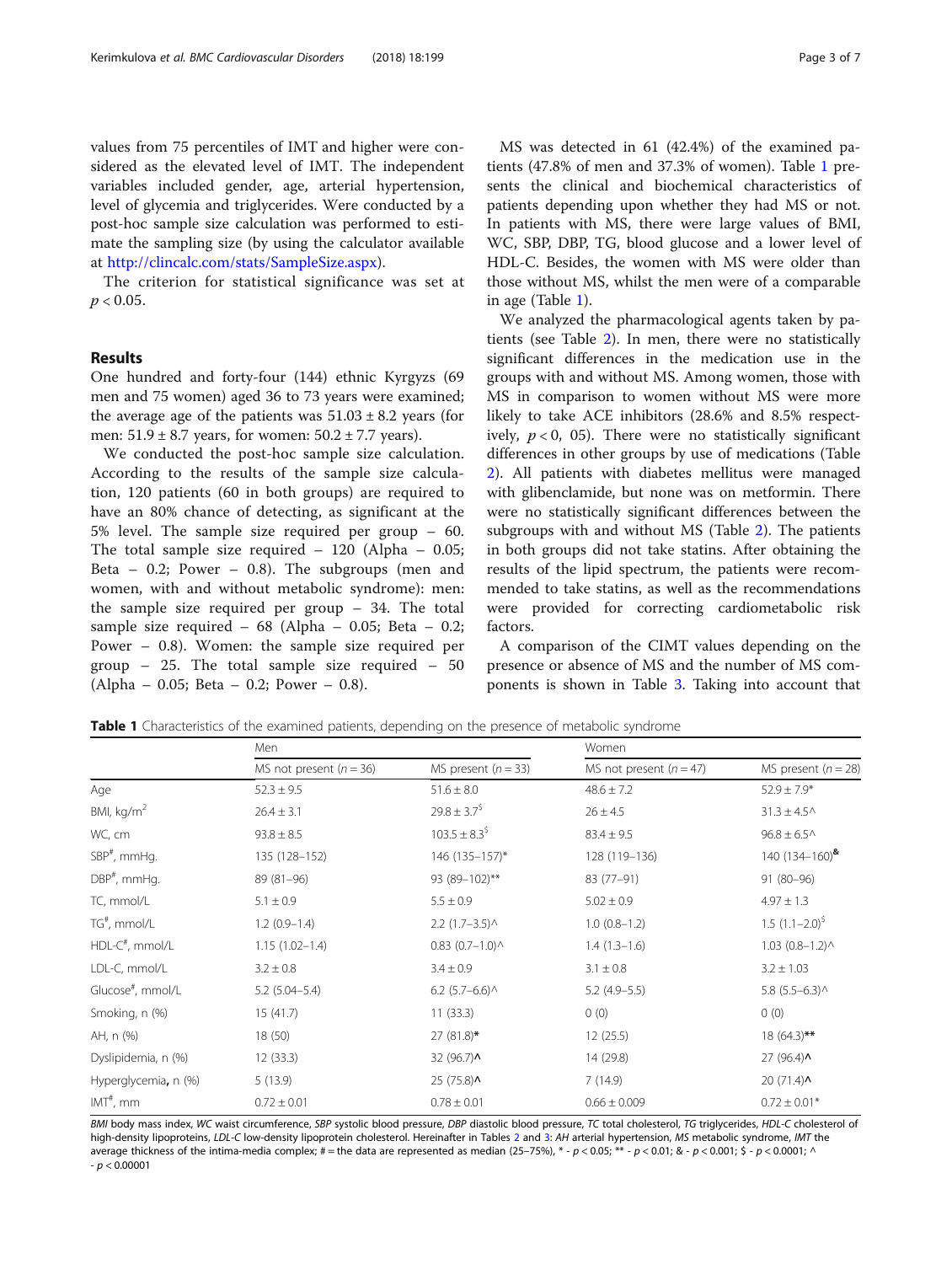<span id="page-3-0"></span>Table 2 Characteristics of medications use depending on the presence or the absence of metabolic syndrome

| Parameters                                          | Men             |                 | Women           |                 |
|-----------------------------------------------------|-----------------|-----------------|-----------------|-----------------|
|                                                     | $MS + (n = 36)$ | $MS - (n = 33)$ | $MS + (n = 47)$ | $MS - (n = 28)$ |
| ACEI, n (%)                                         | 5(15,2)         | 3(8,3)          | 8(28,6)         | $4(8,5)^{*}$    |
| Amlodipine, n (%)                                   | 0(0)            | 1(2,8)          | 1(3,6)          | 1(2,1)          |
| Other Ca antagonists (Verapamil, Nifedipine), n (%) | (3,03)          | 0(0)            | 1(3,6)          | 0(0)            |
| Beta blockers (atenolol), n (%)                     | 3(9,1)          | 2(5,6)          | 1(3,6)          | 3(6,4)          |
| Indapamide, n (%)                                   | (3,03)          | 0(0)            | 0(0)            | 0(0)            |
| Oral glucose lowering drug (glibenclamide), n (%)   | 2(6,1)          | 0(0)            | 1(3,6)          | 0(0)            |

ACEI angiotensin converter enzyme inhibitors, MS metabolic syndrome;  $* - p < 0.05$  in women

the studies have shown that carotid IMT in men differs from IMT in women [[15\]](#page-5-0), we analysed IMT separately for each gender.

In both sexes, there was a tendency for an increase in CIMT in persons with MS compared to those without MS. Moreover, in women, this trend was statistically significant ( $p < 0.05$ ). All patients were divided up into four groups based on the number of MS components: group 1 in which the patients did not have any component of MS; groups 2–4 included patients with the presence of one to three components of MS: AH, dyslipidemia and hyperglycemia, respectively. In both men ( $p < 0.05$ ) and in women ( $p < 0.01$ ), a gradual increase was observed as the number of MS components increased. In addition, CIMT in men with two components of MS was significantly greater than in patients without a single component of MS. The women with three MS components had greater CIMT than the patients with two and without a single MS component (Table 3).

The effect of the increase in the number of MS components in IMT was analyzed depending on the presence or absence of AO (Fig. [2](#page-4-0)). In patients with or without AO, there was a tendency for an increase in IMT as the number of MS components increased. At the same time, in the cases where persons did

Table 3 IMT depending on the presence or absence of metabolic syndrome and the number of components

|                         | Men |                   | Women |                                |
|-------------------------|-----|-------------------|-------|--------------------------------|
|                         | n   | IMT. mm           | n     | IMT. mm                        |
| MS not present          | 36  | $0.72 \pm 0.01$   | 47    | $0.66 \pm 0.009$               |
| MS present              | 33  | $0.78 + 0.01$     | 28    | $0.72 \pm 0.01$                |
|                         |     | $p = 0.07$        |       | p < 0.05                       |
| Number of MS components |     |                   |       |                                |
| 0                       | 10  | $0.67 \pm 0.007$  | 18    | $0.63 \pm 0.007$               |
| 1                       | 20  | $0.72 \pm 0.01$   | 28    | $0.68 \pm 0.009$               |
| $\mathfrak{D}$          | 18  | $0.81 \pm 0.009*$ | 17    | $0.69 \pm 0.01$                |
| 3                       | 21  | $0.76 \pm 0.01$   | 12    | $0.76 \pm 0.01$ * <sup>#</sup> |
|                         |     | p < 0.05          |       | p < 0.01                       |
|                         |     |                   |       |                                |

 $*$  -  $p$  < 0.01 - in comparison with patients without a single MS component; #  $p < 0.05$  in comparison with patients with two components of MS

not have AO, this tendency was statistically significant  $(p < 0.01)$  (Fig. [2\)](#page-4-0).

To determine the independent association of MS components with carotid IMT, a multiple regression analysis was performed (Table [4](#page-4-0)). In men age ( $\beta = 0.523$ ,  $p <$ 0.00001), and in women age (β = 0.354,  $p < 0.001$ ) and the mean BP (β = 0.369, p < 0.001) were significantly associated with carotid IMT.

### **Discussion**

After having analyzed the results of the 144 ethnic Kyrgyzs, we found that the combination of MS components affects CIMT. Amongst the components of MS, the factors that had the strongest associations with CIMT were arterial hypertension and AO.

The effect of an increase in the number of the MS components on carotid atherosclerosis has been shown in some epidemiological studies [\[6](#page-5-0), [16,](#page-5-0) [17\]](#page-5-0). In our work, we also found an increase in IMT as the number of MS components increased in patients of both sexes.

Nevertheless, in the analysis of IMT depending on the number of components of MS and AO, the association between IMT and MS was not statistically significant. In this case, we showed that IMT in patients with AO and without AO was similar with the same number of MS components. In other studies [[18](#page-6-0)], a more frequent occurrence of carotid atherosclerosis was observed in persons with a large number of MS components, regardless of the presence of AO. Moreover, Lee et al. [[19](#page-6-0)] showed the similar risk of developing coronary heart disease in patients with both AO and without AO. These results suggest that the central type of obesity is not always indicative of an increased risk of CVD.

It is known that AO is a significant predictor of insulin resistance, which, in turn, leads to impaired glucose tolerance, hypertension and dyslipidemia [\[20](#page-6-0)]. The results obtained by us suggest that AO may not be the immediate cause of atherosclerosis. However, AO is included in a cluster of risk factors, including AH, dyslipidemia, and hyperglycemia. The research has shown that AO has a key position in the set of risk factors associated with the development of atherosclerosis [\[21](#page-6-0)].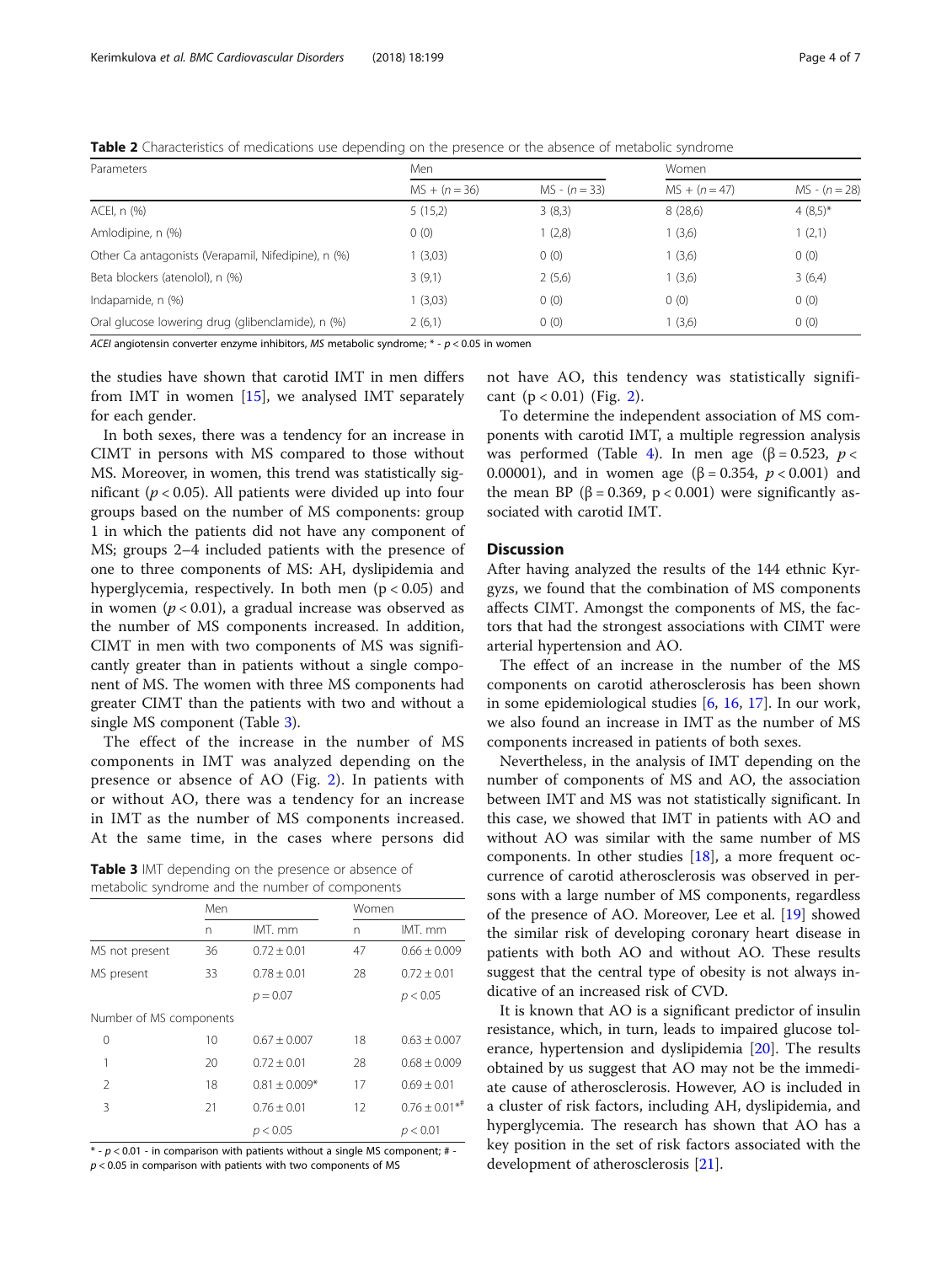<span id="page-4-0"></span>

In our study, CIMT was associated with MS, but a relationship with AO could not be identified. However, it is not prudent to ignore patients with normal WC, but with a combination of other components of MS, since such patients still, have a risk of further worsening IMT.

In the present work, it was initially planned to determine whether the MS components were equally associated with IMT. We examined the effect of each component of MS on IMT and found that, in patients with AO, in contrast to those with dyslipidemia and hyperglycemia, there were significantly higher rates of IMT than in patients without a single MS component. These results suggest that not all components of MS have a similar atherosclerotic risk. The most important determinants contributing to the development of thickening of IMT appear to be AH and age.

AH is recognized as an important risk factor for the development of atherosclerosis, CVD, and strokes. In a study by Ishizaka et al. [[22](#page-6-0)], it was shown that among the five components of MS according to the ATP III criteria, carotid atherosclerosis was strongly associated with AH. Furthermore, Su et al. [[23](#page-6-0)], studied risk factors such as hypertension, hypercholesterolemia, hypertriglyceridemia and type II diabetes, and recognized AH as the

Table 4 Logistic regression analysis with the dependent variable – increased IMT value

|                 | Controlling for age, sex, AH, serum glucose, TG |               |        |
|-----------------|-------------------------------------------------|---------------|--------|
|                 | 0R                                              | 95 CI         | p<     |
| Male sex        | 0.42                                            | $0.44 - 0.60$ | 0.0001 |
| Age             | 1.13                                            | 49.67-52.38   | 0.0001 |
| AH              | 3.81                                            | $0.44 - 0.60$ | 0.0001 |
| Glucose, mmol/l | 1.21                                            | 5.56-6.17     | 0.0001 |
| TG, mmol/l      | 1.23                                            | 1.38-1.73     | 0.0001 |

AH arterial hypertension, TG triglycerides

most significant risk factor for increased IMT and the development of carotid stenosis.

In the present study, we found that arterial hypertension has the highest association with CIMT. At the same time, some population-based studies have confirmed an association between CIMT and AH as well as other traditional risk factors for atherosclerosis such as smoking, dyslipidemia and hyperglycemia [\[24](#page-6-0), [25](#page-6-0)]. Furthermore, the studies have shown that the risk of MS is not always determined by the number of its components in an individual. Thus, we have shown significant influence on IMT clusters by different components of MS, whilst the composition of clusters consistently included elevated blood pressure [[26](#page-6-0), [27](#page-6-0)]. Although hypertension is a significant risk factor for increasing CIMT, we should not ignore individuals with other risk factors.

We believe that every component of MS including AH, dyslipidemia, and hyperglycemia is a risk factor for increasing СIMT. At the same time, the effect of MS components on CIMT can be uneven. This study shows that patients with AH probably have a higher risk of carotid arteriosclerosis than patients without AH. The presence of hypertension amongst MS components in an individual suggests that additional preventative approaches are used in such patients.

It ought to be mentioned that there are some limitations to interpreting the results of this study. Firstly, the examined patients may not meet strict criteria for the representativeness of the Kyrgyz population as a whole. We included patients who responded to the announcement of the forthcoming study, so there could be the possibility (or there was room for) of a systematic error in the selection process. In this study, the incidence of MS was slightly higher than in previous studies of ethnic Kyrgyzs [[28\]](#page-6-0), and, the prevalence of MS was higher than in the studies of Europeans [[7\]](#page-5-0). Secondly, the present results were obtained in a cross-sectional study, which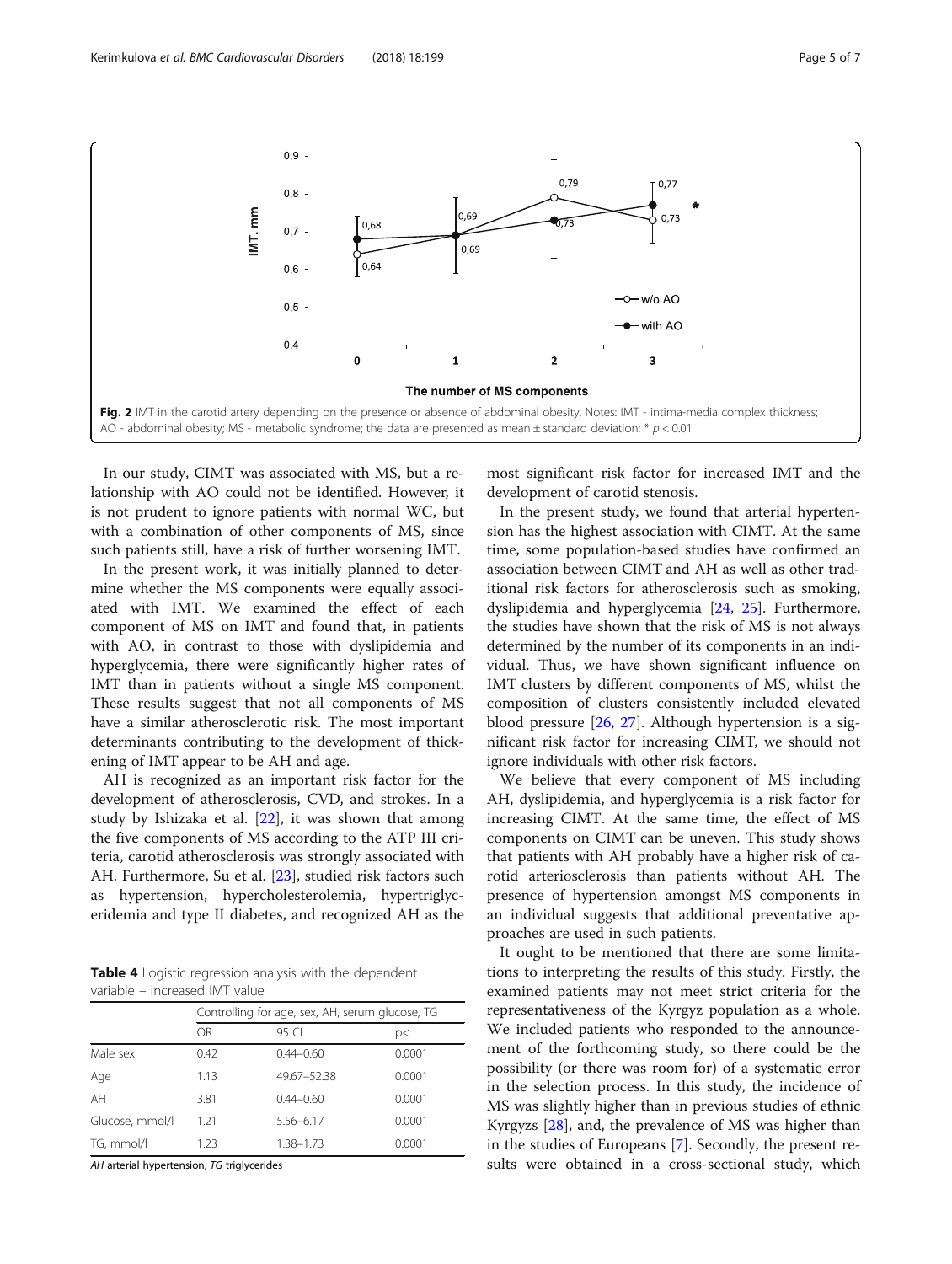<span id="page-5-0"></span>does not allow us to conclude the temporal sequence of the observed association. In this regard, prospective studies are needed to assess the long-term effects of MS on CIMT. Thirdly, it is necessary to note that, a relatively small number of patients was included in the study. However, the post-hoc sample size calculation showed that the included number of patients was sufficient. Fourthly, the ultrasound of carotid arteries was conducted once by a single provider blinded to the study. We did not study endothelial function, because it did not fall within the primary study objective. Nonetheless, the determination of endothelial function is also crucial for the early diagnosis of atherosclerosis [\[29](#page-6-0), [30](#page-6-0)].

#### Conclusion

This study shows that an increase in the number of components of MS, with or without AO, is associated with greater CIMT. We also found that the risk of CIMT differs among MS components. The most important determinants of CIMT were age and AH. Our results support the view that simply diagnosing MS is not sufficient to establish risk factors for atherosclerosis in an individual and recommend a qualitative and quantitative assessment of multiple components of MS.

#### Abbreviations

AH: Arterial hypertension; AO: abdominal obesity; ATP: Adult Treatment Panel; BMI: Body mass index; BP: Blood pressure; CIMT: Thickness of the carotid intima-media complex; CVD: Cardiovascular disease; DBP: Diastolic blood pressure; DM: Diabetes mellitus; HDL-C: High-density lipoprotein cholesterol; IMT: Intima-media thickness; LDL-C: Low-density lipoprotein cholesterol; MS: metabolic syndrome; SBP: systolic blood pressure; TC: total cholesterol; TG: triglycerides; WC: waist circumference

#### Acknowledgements

The authors express their gratitude to E. Heyer, Dir Adjoint du Département Hommes, Natures, Musée de l'Homme (Paris, France) for conducting the laboratory analysis.

#### Availability of data and materials

The datasets used and / or analyzed during the current study are available from the corresponding author on reasonable request.

#### Authors' contributions

KAS, MEM conceived the study. MEM supervised the study and endorsed the submission of the article. KAS, LOS, MAE, ASS, NMP, NKV, BEE, TUM, EJE analyzed and interpreted the data. KAS, MAE, MEM drafted the manuscript. All authors revised the manuscript critically for important intellectual content. All authors read and approved the final manuscript. All authors take responsibility for all aspects of the reliability and freedom from bias of the data presented and their discussed interpretation. There are no conflicts of interest.

#### Ethics approval and consent to participate

The study protocol was approved by the Ethical Committee of the Kyrgyz State Medical Academy named after I.K. Akhunbaev and was conducted in accordance with the Declaration of Helsinki. All patients who participated in this study provided written informed consent.

#### Consent for publication

Not applicable.

#### Competing interests

The authors declare that they have no competing interests.

#### Publisher's Note

Springer Nature remains neutral with regard to jurisdictional claims in published maps and institutional affiliations.

#### Author details

<sup>1</sup> Kyrgyz State Medical Academy named after I.K. Akhunbaev, T.Moldo street 3 Bishkek 720040, Kyrgyz Republic. <sup>2</sup> Kyrgyz Society of Cardiology, Bishkek, Kyrgyz Republic. <sup>3</sup>National Center of Cardiology and Internal Medicine named after academician M.M. Mirrakhimov, Bishkek, Kyrgyz Republic.

#### Received: 1 March 2018 Accepted: 8 October 2018 Published online: 22 October 2018

#### References

- 1. GBD 2013 Mortality and Causes of Death Collaborators. Global, regional, and national age-sex specific all-cause and cause-specific mortality for 240 causes of death, 1990–2013: a systematic analysis for the Global Burden of Disease Study 2013. Lancet. 2015;385(9963):117–71.
- 2. Randrianarisoa E, Rietig R, Jacob S, Blumenstock G, Haering HU, Rittig K, et al. Normal values for intima-media thickness of the common carotid artery- an update following a novel risk factor profiling. Vasa. 2015;44(6):444–50.
- 3. Ciccone MM, Scicchitano P, Zito A, Agati L, Gesualdo M, Mandolesi S, Carbonara R, Ciciarello F, Fedele F. Correlation between coronary artery disease severity, left ventricular mass index and carotid intima media thickness, assessed by radio-frequency. Cardiovasc Ultrasound. 2011;9:32.
- 4. Ciccone MM, Niccoli-Asabella A, Scicchitano P, Gesualdo M, Notaristefano A, Chieppa D, Carbonara S, Ricci G, Sassara M, Altini C, Quistelli G, Lepera ME, Favale S, Rubini G. Cardiovascular risk evaluation and prevalence of silent myocardial ischemia in subjects with asymptomatic carotid artery disease. Vasc Health Risk Manag. 2011;7:129–34.
- 5. A S, Orru' M, Morrell CH, Tarasov K, Schlessinger D, Uda M, Lakatta EG. Associations of large artery structure and function with adiposity: effects of age, gender, and hypertension. The SardiNIA study. Atherosclerosis. 2012; 221(1):189–97.
- 6. Pietri P, Vlachopoulos C, Vyssoulis G, Ioakeimidis N, Stefanadis C. Macro- and microvascular alterations in patients with metabolic syndrome: sugar makes the difference. Hypertens Res. 2014;37:452–6.
- 7. Scuteri A, Laurent S, Cucca F, Cockcroft J, Cunha PG, Mañas LR, Mattace Raso FU, Muiesan ML, Ryliškytė L, Rietzschel E, Strait J, Vlachopoulos C, Völzke H, Lakatta EG, Nilsson PM. Metabolic syndrome and arteries research (MARE) consortium. Metabolic syndrome across Europe: different clusters of risk factors. Eur J Prev Cardiol. 2015;22(4):486–91.
- 8. Iglseder B, Cip P, Malaimare L, Ladurner G, Paulweber B. The metabolic syndrome is a stronger risk factor for early carotid atherosclerosis in women than in men. Stroke. 2005;36:1212–7.
- 9. Kawamoto R, Tomita H, Oka Y, Kodama A, Kamitani A. Metabolic syndrome amplifies the LDL-cholesterol associated increases in carotid atherosclerosis. Intern Med. 2005;44:1232–8.
- 10. Friedewald WT, Levy RI, Fredrickson DS. Estimation of the concentration of low density lipoprotein cholesterol in plasma, without use of the preparative ultracentrifuge. Clin Chem. 1972;18:499–502.
- 11. European Carotid Surgery Trialists' Collaborative Group. MRC European carotid surgery trial: interim results for symptomatic patients with severe (70 – 99%) or with mild (0 – 29%) carotid stenosis. Lancet. 1991;337:1235–43.
- 12. Ford ES. Prevalence of the metabolic syndrome defined by the international diabetes federation among adults in the U.S. Diabetes Care. 2005;28:2745–9.
- 13. Mirrakhimov AE, Lunegova OS, Kerimkulova AS, Moldokeeva CB, Nabiev MP, Mirrakhimov EM. Cut off values for abdominal obesity as a criterion of metabolic syndrome in an ethnic Kyrgyz population (central Asian region). Cardiovasc Diabetol. 2012;22(11):16.
- 14. Alberti KGMM, Zimmet P, Shaw J. The metabolic syndrome—a new worldwide definition. Lancet. 2005;366(9491):1059–62.
- 15. Ciccone MM, Bilianou E, Balbarini A, Gesualdo M, Ghiadoni L, Metra M, Palmiero P, Pedrinelli R, Salvetti M, Scicchitano P, Zito A, Novo S, Mattioli AV. Task force on: 'Early markers of atherosclerosis: influence of age and sex'. J Cardiovasc Med (Hagerstown). 2013;14(10):757–66.
- 16. Pollex RL, Al-Shali KZ, House AA, Spence JD, Fenster A, Mamakeesick M, et al. Relationship of the metabolic syndrome to carotid ultrasound traits. Cardiovasc Ultrasound. 2006;4:28–35.
- 17. Roberson LL, Aneni EC, Maziak W, Agatston A, Feldman T, Rouseff M, Tran T, Blaha MJ, Santos RD, Sposito A, Al-Mallah MH, Blankstein R, Budoff MJ, Nasir